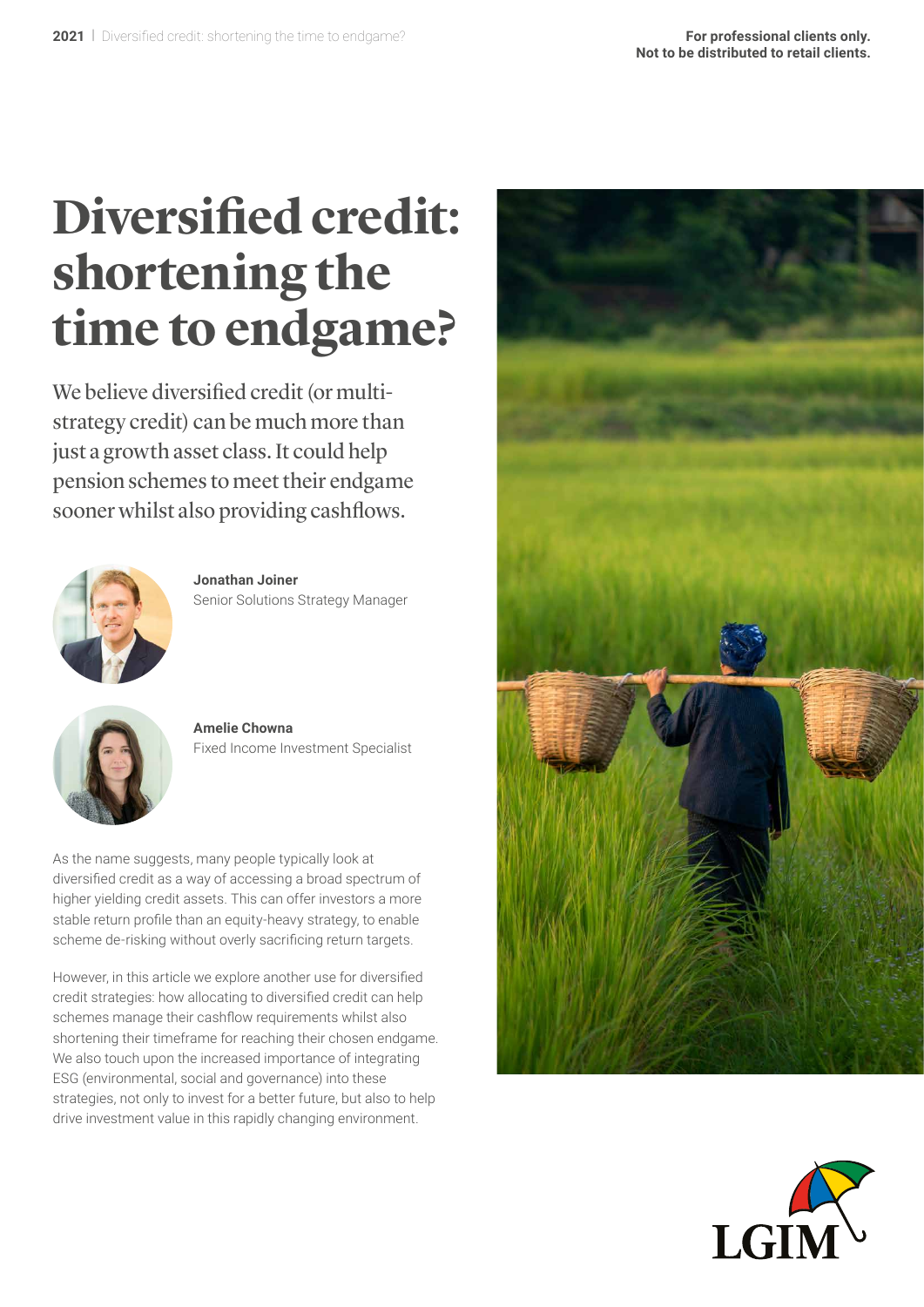## **Background: the CDI conundrum**

As defined benefit pension schemes continue to mature, trustees are often faced with the challenge of balancing cashflow needs, return requirements and preparing for the endgame. This has raised cashflow driven investment (CDI) strategies as an increasingly important item on investment committee agendas.

Typically, a core component of CDI portfolios is investment in assets that deliver a defined set of cashflows with a relative degree of certainty. At the conservative end of the CDI spectrum, this can narrowly be defined as government and investment grade corporate bonds. But allocating only to these asset classes in pursuit of cashflows can create a challenge for pension schemes, even the very well-funded ones.

## **Cashflow challenges: why IG credit may not be enough**

The sharp recovery in asset prices from March 2020, coupled with the recent rise in yields in the opening months of 2021, will have been beneficial for most schemes' funding levels. Despite this, the majority of schemes' funding levels are not high enough to be able to fully cashflow-match with a portfolio just of gilts and public investment grade ('IG') credit. This has been made even harder by the fall in credit spreads, limiting the expected return a scheme can achieve from credit. The example well-funded scheme detailed in Figure 1 has switched its strategic asset allocation into buy and maintain (B&M) corporate bonds and LDI, and is running a very low risk portfolio on a buy-out basis.

- **B&M** credit 60%
- Gilts LDI 40%
- Interest rate hedge ratio 100%
- Inflation hedge ratio 100%
- As % of funded liabilities

## **Figure 1: Example well-funded scheme**



Source: LGIM as at 31 December 2020. For illustrative purposes only. The value of an investment and any income taken from it is not guaranteed and can go down as well as up; you may not get back the amount you originally invested.

The expected return for this portfolio is only 0.56% over government bonds. As shown in Figure 2, it would take the scheme a significant amount of time to achieve full funding, despite its current strong position. Depending on the specific features of the scheme, retaining this portfolio allocation and expected return could be described as 'recklessly prudent'.

## **Figure 2: Low-risk portfolio will take a long time to become fully funded**



Source: LGIM as at 31 December 2020. The value of an investment and any income taken from it is not guaranteed and can go down as well as up; you may not get back the amount you originally invested.



| Funding level on gilts basis       | 95%             |
|------------------------------------|-----------------|
| Expected return                    | $Gilts + 0.56%$ |
| Funding level at risk <sup>1</sup> | 3.2%            |

1 Defined as the amount the scheme's funding level could worsen in a 1 in 20 downside scenario over 1 year on a buy-out basis. As at 31st December 2020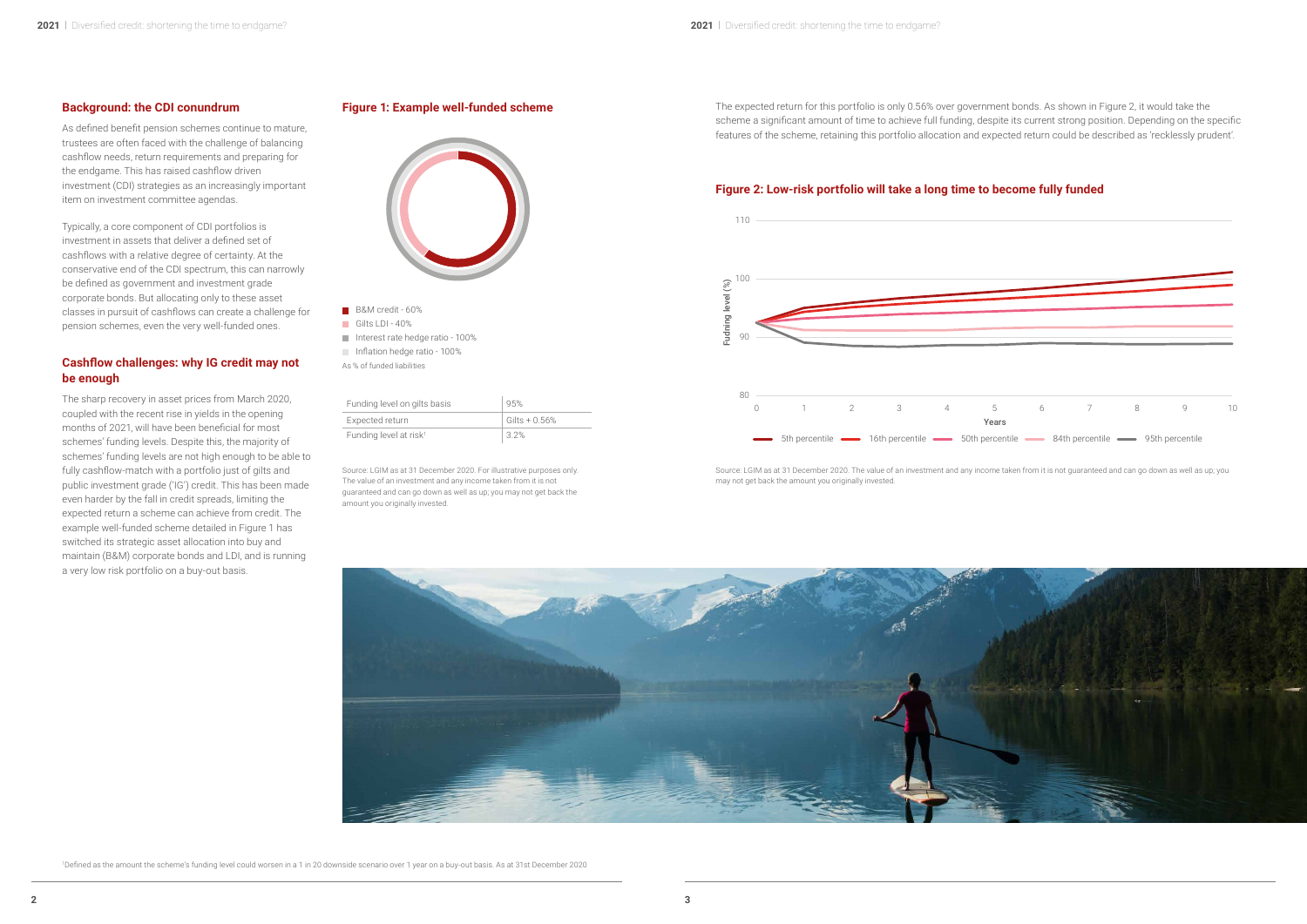

## **How diversified credit can help**

For pension schemes who are similarly looking to de-risk into a CDI strategy but require higher returns than offered by IG public credit markets and government bonds, we believe allocating to diversified credit can provide an attractive option. By diversifying credit exposure within your CDI portfolio to incorporate a greater range of asset classes, including emerging market and high yield debt, it is possible to construct a portfolio which, for a relatively small increase in risk, could result in a significantly higher expected return, whilst retaining the cashflow properties.

To illustrate, we return to the example scheme. In Figure 3, the scheme has reallocated 20% of the B&M credit holdings to a diversified credit mandate. This causes the expected return over government bonds to double.

## **Figure 3: Allocating to diversified credit**



- **B&M** credit 40%
- Diversified credit 20%
- Gilts/LDI 40%
- Interest rate hedge ratio 100%
- Inflation hedge ratio 100%
- As % of funded liabilities

## **Figure 4: Achieves full funding within 10 years**

Source: LGIM as at 31 December 2020. The value of an investment and any income taken from it is not guaranteed and can go down as well as up; you may not get back the amount you originally invested.

The funding level at risk on a buy-out basis increases, but only marginally so. This is in part due to the positive correlation (c. 0.45) of diversified credit with investment grade credit, and therefore with buy-out prices. The result can be seen in Figure 4, where the scheme is now expected to achieve full funding in 10 years' time. In addition, the higher return means that the absolute downside risk is broadly similar over the longer term.



| Funding level on gilts basis       | 95%             |
|------------------------------------|-----------------|
| Expected return                    | Gilts + $1.23%$ |
| Funding level at risk <sup>2</sup> | 40%             |

2Defined as the amount the scheme's funding level could worsen in a 1 in 20 downside scenario over 1 year on a buy-out basis. As at 31 December 2020

When we build diversified credit portfolios, our focus is on constructing a relatively balanced exposure to the higher yielding part of the credit universe, by picking the best bonds using our credit research capabilities. This ensures that we are not over-exposed to any single part of the credit market at the wrong time. However, at the same time, this positions the portfolio to gain exposure to the higher yields on offer in aggregate. We also dynamically shift portfolios and aim to benefit from market movements and seek to protect against risks where possible.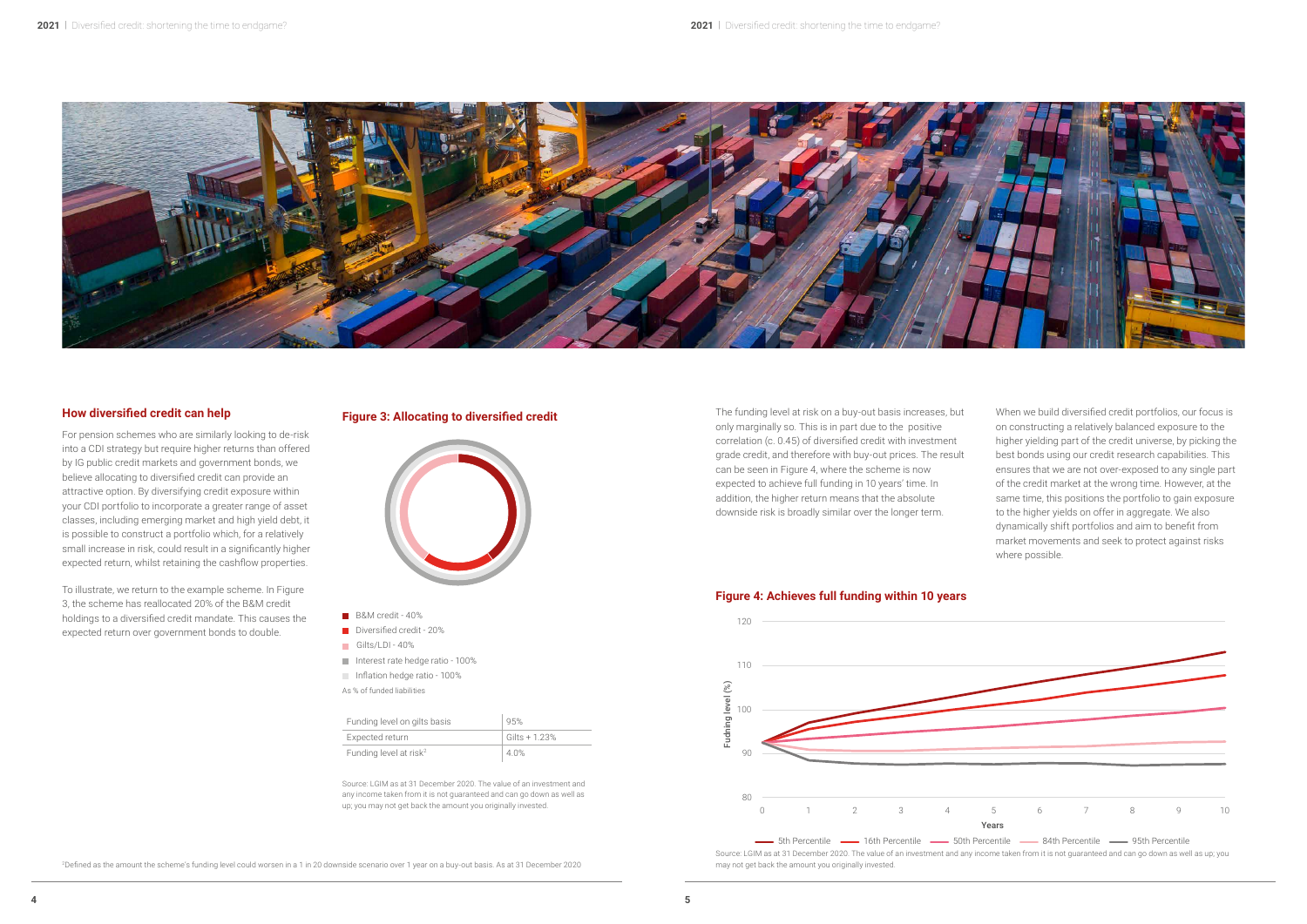

- 
- Analysing revenue streams for UN SDG alignment Analysing company practices aligned to UN SDGs<br>• Screening for involvement in controversial products Screening for companies involved in controversies



## **Responsible investment**

The longer time horizon of CDI portfolios increases the focus on long term prospects for companies, placing a heavy emphasis on responsible investment and sustainability considerations. This increases the importance of measuring the environmental, social and governance (ESG) impact of investment decisions aim to minimise negative impacts and to work with companies to encourage and develop positive practices that can lead to more sustainable outcomes.

One approach is to align our portfolios with the UN's Sustainable Development Goals ('SDGs'). We believe that the UN SDGs create a 'blueprint' for a more sustainable world. They provide a useful structure for measuring the impact of investment portfolios on the environment and on society, and they also enable investors to focus their engagement efforts on acknowledged themes of importance for companies and governments, and to align their activities with other significant stakeholders around the world.

## **Integrating the UN SDGs**

How can this be achieved in practice? A key element is ESG analysis being integrated directly into the fund management process. This requires research to incorporate a focus on 'financially material' risks and opportunities stemming from ESG factors (i.e. they have the potential to affect a company's financial or operating performance).

On top of this, to fully align a strategy with the UN SDGs, we have created a proprietary framework to score companies on each of the SDGs using a -1 to +1 scale. If we deem a company to be negatively aligned on any of the SDGs it will score a -1 and will be excluded from a portfolio. The reverse is true with positively aligned companies, they would score a +1 and we would look to have an increased exposure to these names. In our SDG portfolios we measure the overall alignment of the fund versus the benchmark and look to achieve higher overall alignment to SDGs.

> We believe that diversified credit is one of the important options that schemes can look to consider to try to reduce the time to their chosen endgame, offering the potential opportunity for generating return, providing stable cashflows, and integrating ESG. We advocate that it is considered as part of a holistic approach, potentially working alongside other portfolio elements such as, private credit markets, investment grade credit and other cashflow distributing assets to enable schemes to meet their requirements.

To assess each company's alignment with the SDGs, an investor needs to look at both business practices and revenues from products. An example framework for this is shown in figure 5. Our analysis uses both quantitative assessment and qualitative analysis as we recognise that data on ESG, while improving, may not capture all the important factors and features that should be taken into account.

## **Figure 5: Example framework for assessing company alignment for SDGs**

- Analysing revenue streams for UN SDG alignment
- 



#### **Sustainable products**

Revenue streams aligned to one or more SDGs, e.g. ≥5% of revenues generated from renewable electricity generation.

#### **Sustainable practices**

e.g. ≥50% of raw materials used are made of recycled or re-used material.

### **Controversial products**

Revenue exposure to controversial product categories, e.g. any revenues generated from tobacco.

#### **Controversial practices - performance**

e.g. zero women on the board; zero female executives; zero women in senior management.

## **Controversial practices - incidents UNGC\* violation and severe controversies**

The involvement in severe scandals results in a -1 score or caps. The overall score at 0 (prevents the company from being considered positively aligned).











\*United Nations Global Compact

### **Conclusion**